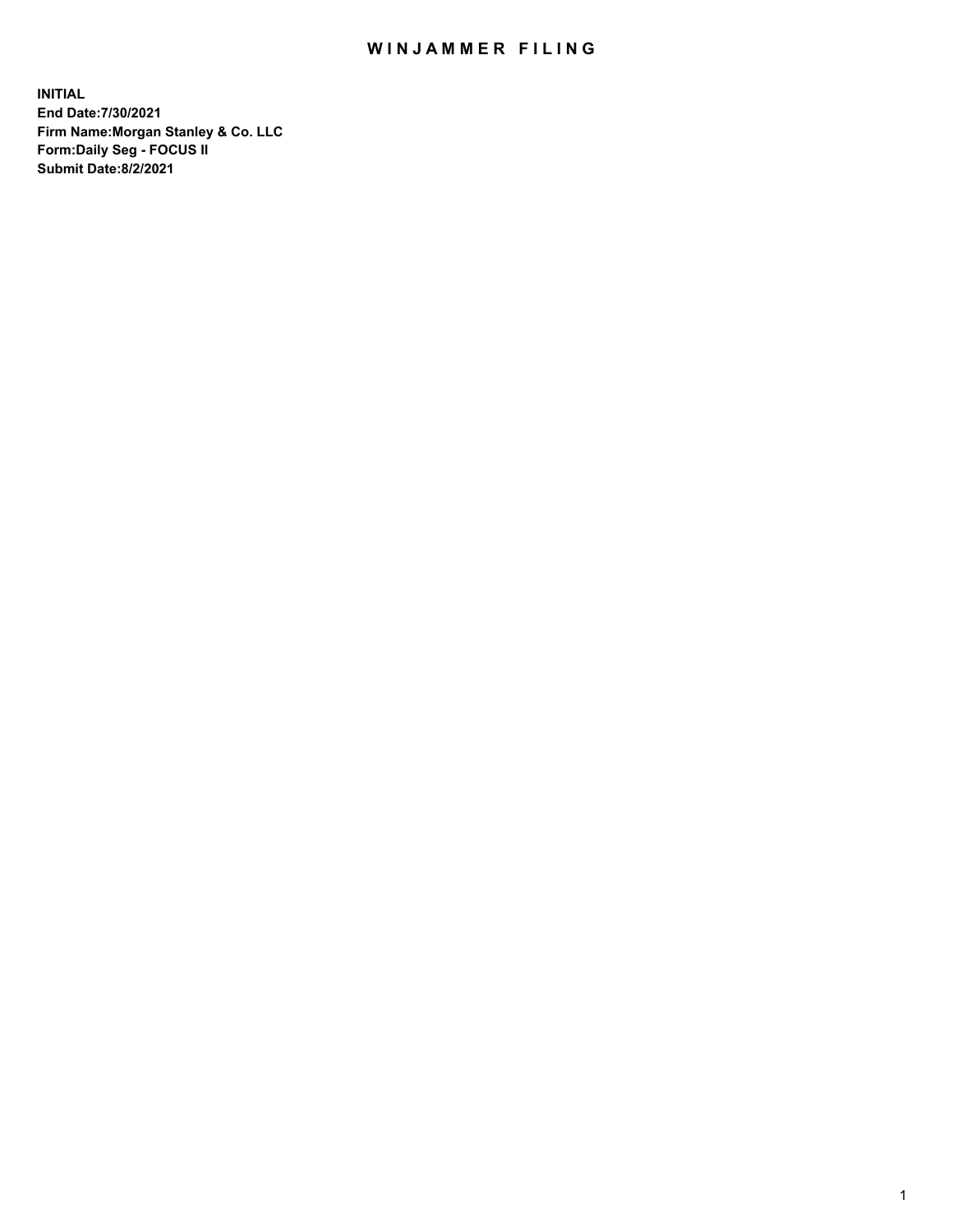**INITIAL End Date:7/30/2021 Firm Name:Morgan Stanley & Co. LLC Form:Daily Seg - FOCUS II Submit Date:8/2/2021 Daily Segregation - Cover Page**

| Name of Company                                                                                                                                                                                                                                                                                                                | Morgan Stanley & Co. LLC                                    |
|--------------------------------------------------------------------------------------------------------------------------------------------------------------------------------------------------------------------------------------------------------------------------------------------------------------------------------|-------------------------------------------------------------|
| <b>Contact Name</b>                                                                                                                                                                                                                                                                                                            | <b>Ikram Shah</b>                                           |
| <b>Contact Phone Number</b>                                                                                                                                                                                                                                                                                                    | 212-276-0963                                                |
| <b>Contact Email Address</b>                                                                                                                                                                                                                                                                                                   | Ikram.shah@morganstanley.com                                |
| FCM's Customer Segregated Funds Residual Interest Target (choose one):<br>a. Minimum dollar amount: ; or<br>b. Minimum percentage of customer segregated funds required:% ; or<br>c. Dollar amount range between: and; or<br>d. Percentage range of customer segregated funds required between:% and%.                         | 235,000,000<br><u>0</u><br>0 <sup>0</sup><br>00             |
| FCM's Customer Secured Amount Funds Residual Interest Target (choose one):<br>a. Minimum dollar amount: ; or<br>b. Minimum percentage of customer secured funds required:% ; or<br>c. Dollar amount range between: and; or<br>d. Percentage range of customer secured funds required between:% and%.                           | 140,000,000<br><u>0</u><br>0 <sub>0</sub><br>0 <sub>0</sub> |
| FCM's Cleared Swaps Customer Collateral Residual Interest Target (choose one):<br>a. Minimum dollar amount: ; or<br>b. Minimum percentage of cleared swaps customer collateral required:% ; or<br>c. Dollar amount range between: and; or<br>d. Percentage range of cleared swaps customer collateral required between:% and%. | 92,000,000<br><u>0</u><br>0 Q<br>0 <sub>0</sub>             |

Attach supporting documents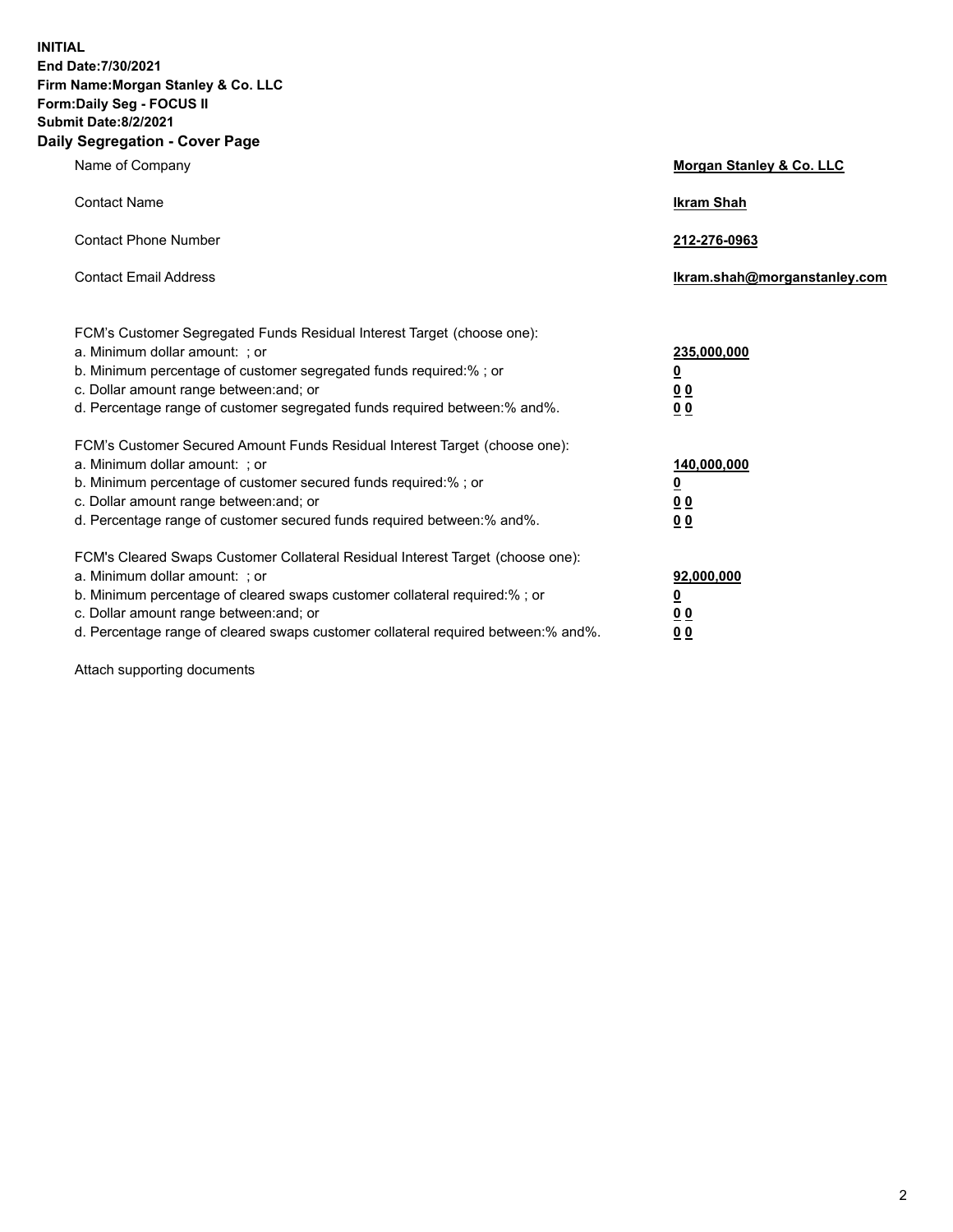| <b>INITIAL</b> | End Date: 7/30/2021<br>Firm Name: Morgan Stanley & Co. LLC<br>Form: Daily Seg - FOCUS II<br><b>Submit Date:8/2/2021</b><br><b>Daily Segregation - Secured Amounts</b> |                                                                |
|----------------|-----------------------------------------------------------------------------------------------------------------------------------------------------------------------|----------------------------------------------------------------|
|                | Foreign Futures and Foreign Options Secured Amounts                                                                                                                   |                                                                |
|                | Amount required to be set aside pursuant to law, rule or regulation of a foreign<br>government or a rule of a self-regulatory organization authorized thereunder      | $0$ [7305]                                                     |
| 1.             | Net ledger balance - Foreign Futures and Foreign Option Trading - All Customers<br>A. Cash                                                                            | 4,423,192,074 [7315]                                           |
|                | B. Securities (at market)                                                                                                                                             | 2,149,271,767 [7317]                                           |
| 2.<br>3.       | Net unrealized profit (loss) in open futures contracts traded on a foreign board of trade<br>Exchange traded options                                                  | 1,133,362,906 [7325]                                           |
|                | a. Market value of open option contracts purchased on a foreign board of trade<br>b. Market value of open contracts granted (sold) on a foreign board of trade        | 45,030,737 [7335]<br>-28,329,598 [7337]                        |
| 4.<br>5.       | Net equity (deficit) (add lines 1. 2. and 3.)                                                                                                                         | 7,722,527,886 [7345]                                           |
|                | Account liquidating to a deficit and account with a debit balances - gross amount<br>Less: amount offset by customer owned securities                                 | 42,349,403 [7351]<br>-41,044,215 [7352] 1,305,188<br>[7354]    |
| 6.             | Amount required to be set aside as the secured amount - Net Liquidating Equity<br>Method (add lines 4 and 5)                                                          | 7,723,833,074 [7355]                                           |
| 7.             | Greater of amount required to be set aside pursuant to foreign jurisdiction (above) or line<br>6.                                                                     | 7,723,833,074 [7360]                                           |
| 1.             | FUNDS DEPOSITED IN SEPARATE REGULATION 30.7 ACCOUNTS<br>Cash in banks                                                                                                 |                                                                |
|                | A. Banks located in the United States<br>B. Other banks qualified under Regulation 30.7                                                                               | 308,646,730 [7500]<br>299,899,009 [7520] 608,545,739<br>[7530] |
| 2.             | Securities                                                                                                                                                            |                                                                |
|                | A. In safekeeping with banks located in the United States<br>B. In safekeeping with other banks qualified under Regulation 30.7                                       | 715,341,816 [7540]<br>40,918,397 [7560] 756,260,213<br>[7570]  |
| 3.             | Equities with registered futures commission merchants                                                                                                                 |                                                                |
|                | A. Cash                                                                                                                                                               | 14,261,114 [7580]                                              |
|                | <b>B.</b> Securities                                                                                                                                                  | $0$ [7590]                                                     |
|                | C. Unrealized gain (loss) on open futures contracts                                                                                                                   | 984,918 [7600]                                                 |
|                | D. Value of long option contracts<br>E. Value of short option contracts                                                                                               | $0$ [7610]                                                     |
| 4.             | Amounts held by clearing organizations of foreign boards of trade                                                                                                     | 0 [7615] 15,246,032 [7620]                                     |
|                | A. Cash                                                                                                                                                               | $0$ [7640]                                                     |
|                | <b>B.</b> Securities                                                                                                                                                  | $0$ [7650]                                                     |
|                | C. Amount due to (from) clearing organization - daily variation                                                                                                       | $0$ [7660]                                                     |
|                | D. Value of long option contracts                                                                                                                                     | $0$ [7670]                                                     |
|                | E. Value of short option contracts                                                                                                                                    | 0 [7675] 0 [7680]                                              |
| 5.             | Amounts held by members of foreign boards of trade                                                                                                                    |                                                                |
|                | A. Cash                                                                                                                                                               | 4,017,023,397 [7700]                                           |
|                | <b>B.</b> Securities                                                                                                                                                  | 1,393,011,554 [7710]                                           |
|                | C. Unrealized gain (loss) on open futures contracts<br>D. Value of long option contracts                                                                              | 1,132,377,988 [7720]<br>45,030,737 [7730]                      |
|                | E. Value of short option contracts                                                                                                                                    | -28,329,598 [7735] 6,559,114,078                               |
|                |                                                                                                                                                                       | $[7740]$                                                       |
| 6.             | Amounts with other depositories designated by a foreign board of trade                                                                                                | $0$ [7760]                                                     |
| 7.             | Segregated funds on hand                                                                                                                                              | $0$ [7765]                                                     |
| 8.             | Total funds in separate section 30.7 accounts                                                                                                                         | 7,939,166,062 [7770]                                           |
| 9.             | Excess (deficiency) Set Aside for Secured Amount (subtract line 7 Secured Statement<br>Page 1 from Line 8)                                                            | 215,332,988 [7380]                                             |

- 10. Management Target Amount for Excess funds in separate section 30.7 accounts **140,000,000** [7780]
- 11. Excess (deficiency) funds in separate 30.7 accounts over (under) Management Target **75,332,988** [7785]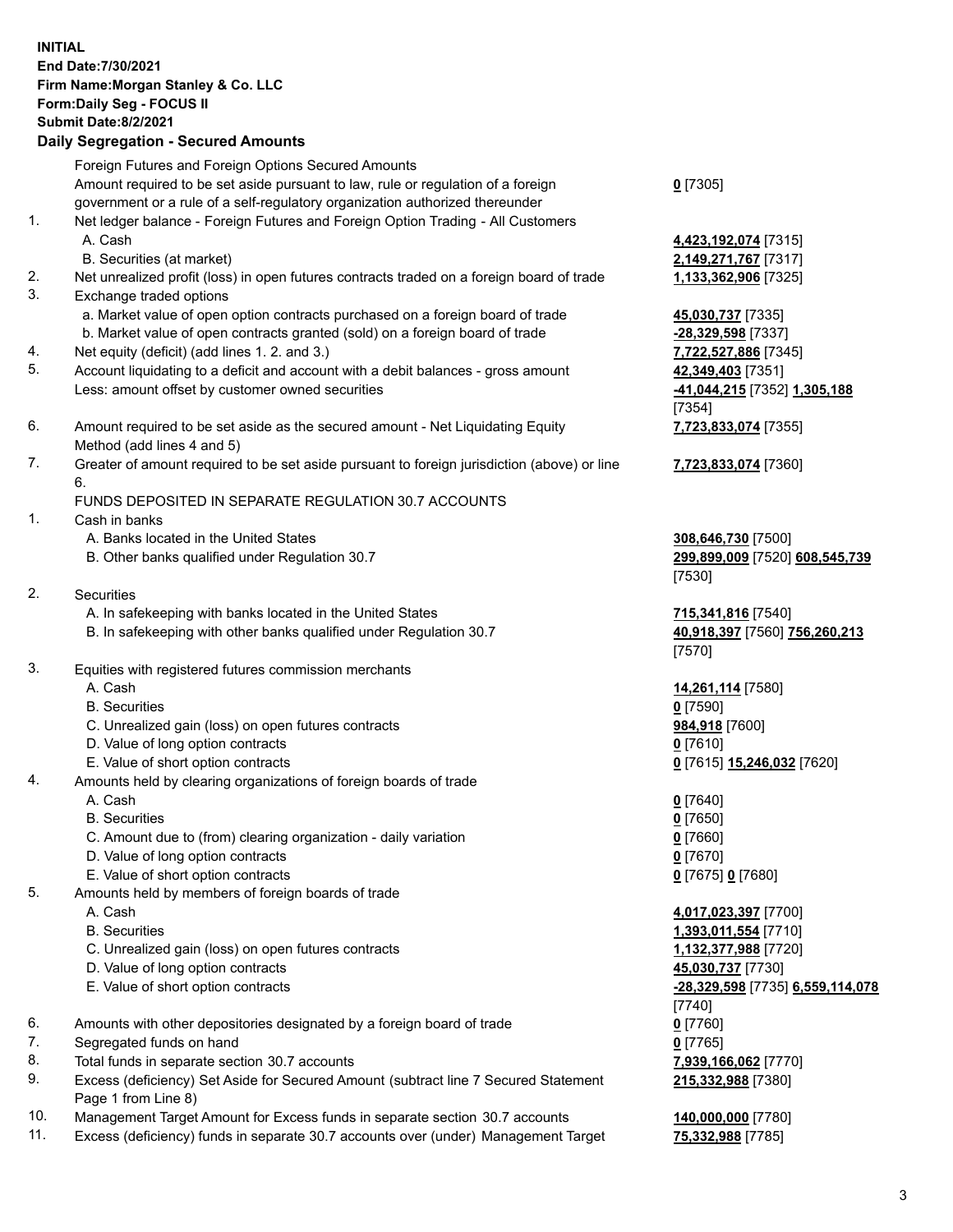|     | <b>INITIAL</b><br>End Date: 7/30/2021<br>Firm Name: Morgan Stanley & Co. LLC<br><b>Form:Daily Seg - FOCUS II</b><br><b>Submit Date:8/2/2021</b> |                                                 |
|-----|-------------------------------------------------------------------------------------------------------------------------------------------------|-------------------------------------------------|
|     | Daily Segregation - Segregation Statement                                                                                                       |                                                 |
|     | SEGREGATION REQUIREMENTS (Section 4d(2) of the CEAct)                                                                                           |                                                 |
| 1.  | Net ledger balance                                                                                                                              |                                                 |
|     | A. Cash                                                                                                                                         | <u>13,030,881,639</u> [7010]                    |
|     | B. Securities (at market)                                                                                                                       | 7,708,346,777 [7020]                            |
| 2.  | Net unrealized profit (loss) in open futures contracts traded on a contract market                                                              | 3,628,111,853 [7030]                            |
| 3.  | Exchange traded options                                                                                                                         |                                                 |
|     | A. Add market value of open option contracts purchased on a contract market                                                                     | 1,097,349,700 [7032]                            |
|     | B. Deduct market value of open option contracts granted (sold) on a contract market                                                             | <u>-425,042,384</u> [7033]                      |
| 4.  | Net equity (deficit) (add lines 1, 2 and 3)                                                                                                     | 25,039,647,585 [7040]                           |
| 5.  | Accounts liquidating to a deficit and accounts with                                                                                             |                                                 |
|     | debit balances - gross amount                                                                                                                   | 352,127,159 [7045]                              |
|     | Less: amount offset by customer securities                                                                                                      | <mark>-351,620,938</mark> [7047] 506,221 [7050] |
| 6.  | Amount required to be segregated (add lines 4 and 5)                                                                                            | 25,040,153,806 [7060]                           |
|     | FUNDS IN SEGREGATED ACCOUNTS                                                                                                                    |                                                 |
| 7.  | Deposited in segregated funds bank accounts                                                                                                     |                                                 |
|     | A. Cash                                                                                                                                         | 3,005,533,393 [7070]                            |
|     | B. Securities representing investments of customers' funds (at market)                                                                          | <u>0</u> [7080]                                 |
|     | C. Securities held for particular customers or option customers in lieu of cash (at<br>market)                                                  | 2,509,418,799 [7090]                            |
| 8.  | Margins on deposit with derivatives clearing organizations of contract markets                                                                  |                                                 |
|     | A. Cash                                                                                                                                         | 14,207,612,242 [7100]                           |
|     | B. Securities representing investments of customers' funds (at market)                                                                          | $0$ [7110]                                      |
|     | C. Securities held for particular customers or option customers in lieu of cash (at<br>market)                                                  | 4,805,039,109 [7120]                            |
| 9.  | Net settlement from (to) derivatives clearing organizations of contract markets                                                                 | <u>-175,904,550</u> [7130]                      |
| 10. | Exchange traded options                                                                                                                         |                                                 |
|     | A. Value of open long option contracts                                                                                                          | 1,097,349,700 [7132]                            |
|     | B. Value of open short option contracts                                                                                                         | <u>-425,042,384</u> [7133]                      |
| 11. | Net equities with other FCMs                                                                                                                    |                                                 |
|     | A. Net liquidating equity                                                                                                                       | 8,363,200 [7140]                                |
|     | B. Securities representing investments of customers' funds (at market)                                                                          | $0$ [7160]                                      |
|     | C. Securities held for particular customers or option customers in lieu of cash (at                                                             | $0$ [7170]                                      |
|     | market)                                                                                                                                         |                                                 |
| 12. | Segregated funds on hand                                                                                                                        | 393,888,869 [7150]                              |
| 13. | Total amount in segregation (add lines 7 through 12)                                                                                            | 25,426,258,378 [7180]                           |
| 14. | Excess (deficiency) funds in segregation (subtract line 6 from line 13)                                                                         | <u>386,104,572</u> [7190]                       |
| 15. | Management Target Amount for Excess funds in segregation                                                                                        | 235,000,000 [7194]                              |

16. Excess (deficiency) funds in segregation over (under) Management Target Amount Excess

**151,104,572** [7198]